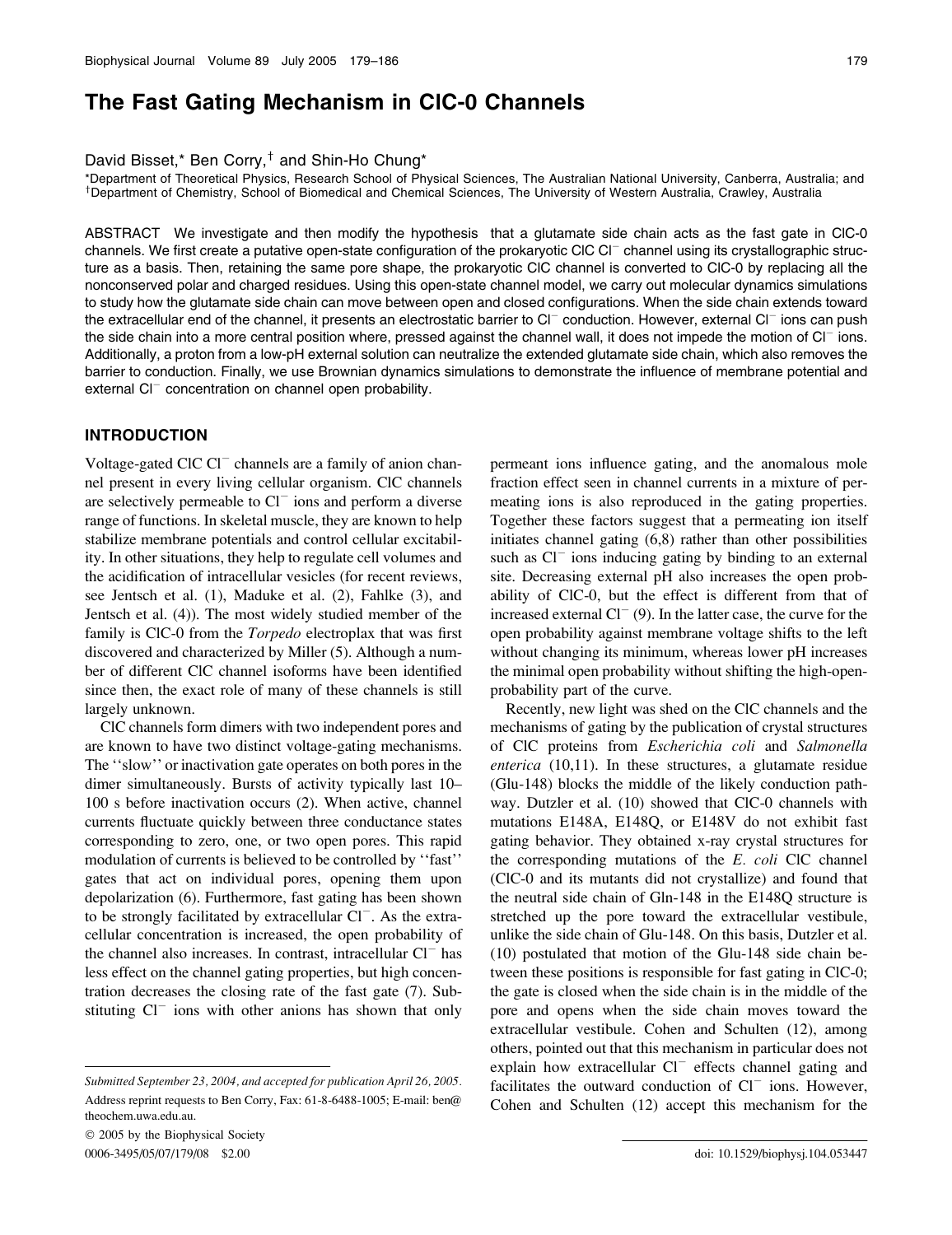molecular dynamics (MD) study described in their study. In contrast, Bostik and Berkowitz (13) propose that protonation of the Glu-148 side chain, mediated by the local concentration of  $Cl^-$ , opens the fast gate.

A further complication emerged when Accardi and Miller (14) demonstrated that the bacterial ClC protein that had been crystallized in fact appeared to act as a  $Cl^-/H^+$  exchange transporter, unlike all other ClC proteins studied. Despite this, the bacterial ClC protein has significant sequence similarity with eukaryotic ClC proteins, and Accardi and Miller (14) support the idea that they share a very similar basic structure. Estévez et al. (15) studied inhibitor binding to prokaryotic and eukaryotic ClC channels and concluded that their structures are quite similar. Also, the similarity between pro- and eukaryotic channel protein structures has been demonstrated in at least one example by Law and Sansom (16). They created the structure of a bovine aquaporin by homology modeling based on a bacterial glyceroaquaporin x-ray structure and compared it to the actual aquaporin x-ray structure, finding great similarity. Together these results imply that it is at least plausible that the basic ClC-0 structure can be derived from the structure of the E. coli ClC.

Here we propose, and demonstrate with MD and electrostatic energy profiles, a slightly different mechanism of fast gating than that suggested by Dutzler et al. (10). We show that in the open state the Glu-148 side chain may be near the middle of the channel, but it is pushed back against the wall of the pore by  $Cl^-$  ions passing through. The closed state occurs when the side chain is stretched up toward the extracellular vestibule, where its negative charge blocks Cl<sup>-</sup> ions from passing. This state can be caused by intracellular  $Cl^-$  repelling the side chain from below. However, extracellular  $Cl^-$  in the vestibule can drive the side chain back toward the middle of the channel, thus reopening the gate (or holding it open) for both inward and outward conduction. Additionally, low pH in the external vestibule can lead to protonation of the Glu-148 side chain, neutralizing its blocking charge and allowing  $Cl^-$  to pass.

The proposed mechanism reverses the side-chain positions suggested by Dutzler et al. (10), but it accounts for all three essential aspects of fast gating: namely, i), the open probability of the channel is greater when the electrochemical gradient is driving  $Cl^-$  ions through the channel from the extracellular side, ii), increasing concentration of  $Cl<sup>-</sup>$  on the extracellular side increases the open probability for outward conduction of  $Cl^-$  ions, and iii), decreasing external pH increases the open probability. The proposed mechanism is also in accord with the observed lack of fast gating in the E148 neutral mutants.

Our approach to the study of ClC gating differs from the recent MD work of Cohen and Schulten (12) and Bostick and Berkowitz (13) in that we use a model of the open-pore ClC-0 channel rather than the S. enterica ClC (StClC) exchange transporter, and we simulate conduction events and the motion of the Glu-148 side chain, rather than finding a potential of mean force for ions in the pore. However, a problem faced when simulating conduction and gating with MD is that conduction events driven only by membrane potential and ion concentration require impossibly long simulation times, and therefore it is necessary to modify the behavior of the MD system. For example,  $Cl^-$  ions are sometimes placed in preconduction positions when MD runs begin, and some of the  $Cl^-$  ions can be held in certain positions while other  $CI^-$  ions, and the Glu-148 side chain, are free to move. Also, we use a simulation system based on the ClC-0 monomer only and use various constraints to prevent large changes in protein shape. Such compromises between speed and realism of the simulations imply that the evidence that we present for the proposed gating mechanism is not conclusive. Each of the procedures described below involves hundreds of picoseconds of simulation time (and tens or hundreds of hours of CPU time), but the real times for the events simulated are orders of magnitude longer. We support our MD results by showing energy profiles for a test  $Cl^-$  ion that indicates why the proposed mechanism is energetically reasonable. Using Brownian dynamics, we also show how this gating mechanism can explain the concentration and voltage dependence of fast gating.

## METHODS

# Simulation system

The system used in our MD simulations, shown in Fig. 1, consists of i), the ClC-0 monomer, including all hydrogens, with its pore expanded to an open state as described below; ii), 920 TIP3 water molecules; and iii), up to four  $Cl^-$  ions. The water molecules are retained within a radius 11.2 Å cylinder roughly aligned with the pore and terminated axially by periodic boundaries. The channel protein atoms (except for Glu-148, which is completely unconstrained) are held near their initial positions by harmonic constraints. Initially we used a constraint coefficient of 16 kT/ $\AA$ <sup>2</sup>, but we also examined the effect of using weaker constraints (3.0 or 0.6 kT/ $\AA$ <sup>2</sup>) in some studies described later. Thus, the pore-lining residues can respond to forces induced by the presence of ions, but the overall shape of the pore is retained. The MD system has been kept as small as possible by omitting the membrane and the water molecules that would surround it, but since the structural integrity of the protein is maintained by the constraints, the region of interest within the pore should be little affected (for purposes of this study) by this omission.

MD is carried out with the CHARMM (17) version c29b1 using the CHARMM27 force field (18). At times, certain ions are positioned with CHARMM MMFP spherical constraints (harmonic constraint to a specified point). In each series of ion positions, we generally used an MMFP coefficient of 25 or 50 kT/ $\AA$ <sup>2</sup> and changed the ion position by 0.5–1.0  $\AA$  after running MD 10–100 ps (see the upper line in Fig. 4, for example). The CHARMM Poisson-Boltzmann module, PBEQ, is used for the calculation of energy profiles for  $Cl^-$  ions in the pore, and in this case a membrane of thickness  $34 \text{ Å}$  is included, along with bulk water. When calculating energy profiles, dielectric constants of 1.0 for protein and membrane, either 35 or 60 for water within the pore  $(-10 < z < 10)$ , and 80 for the remainder of the system are used. The value of 60 within the pore matches the value used by our group for Brownian dynamics simulations although lower values (dependent on pore size, among other things) have been suggested elsewhere. As shown below (see Fig. 3), the choice of dielectric constant in the pore has little effect on our results. Since ClC-0 is a multi-ion channel, each energy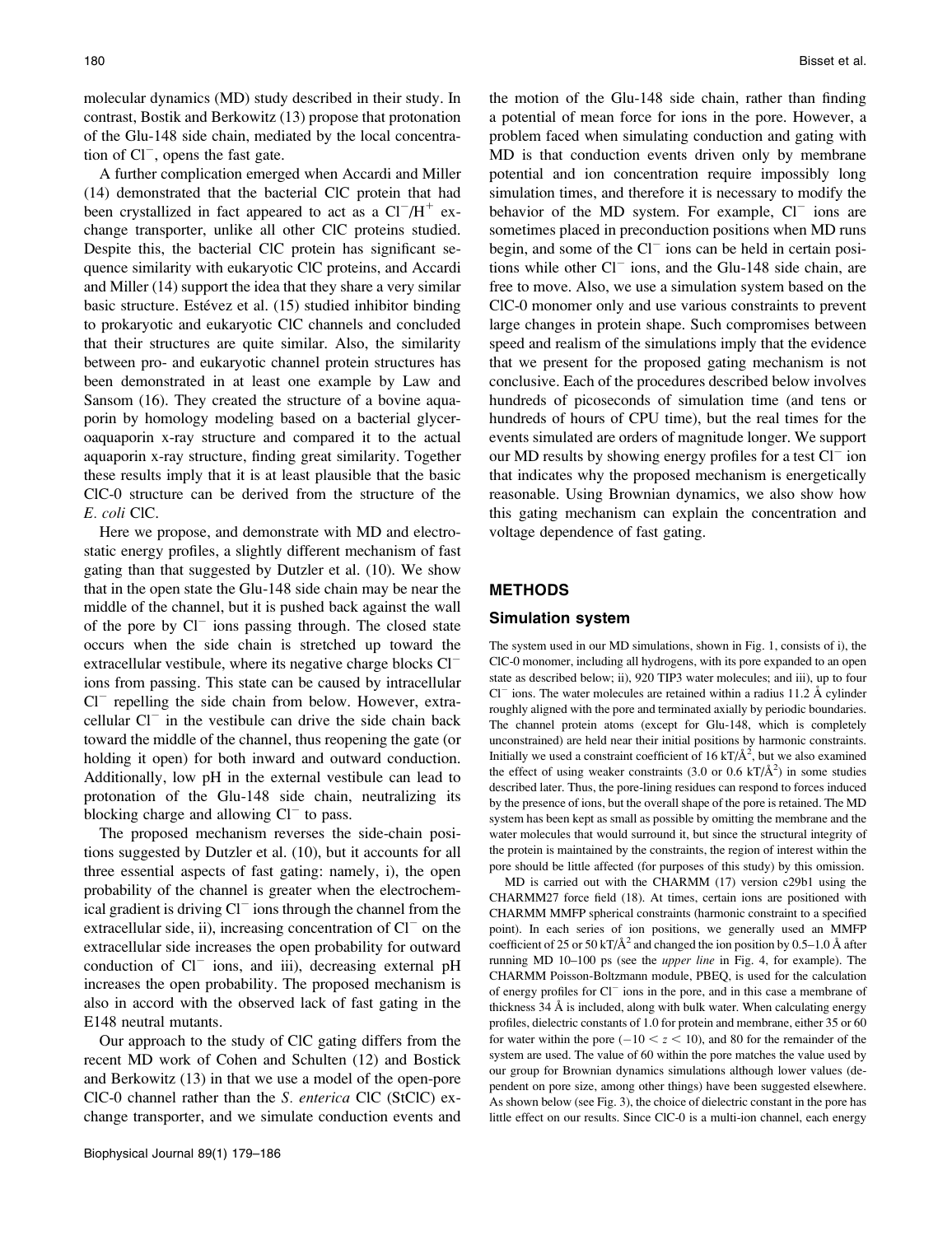

FIGURE 1 (A) The MD system with the ClC-0 monomer cross sectioned along the pore and represented by a solvent accessible surface. The water column extends to 90 A˚ total height. Glu-148 is highlighted at the center of the pore, with the two negatively charged oxygens of its side chain in red.  $(B)$  Detail view of the central region.  $(C)$  The same region in a model with a smaller minimum pore diameter ( $\approx$ 4 Å). Two Cl<sup>-</sup> ions are shown in green, radius 1.81 Å.

profile is calculated with another  $Cl^-$  ion at a fixed position in the pore below the test ion; this position was set at  $\sim$ 8 Å below the Glu-148 side chain in cases when the test ion is likely to permeate or a similar distance below the highest point likely to be reached by the test ion in cases where it does not permeate.

We base our opened ClC-0 protein structure on the recently crystallized ClC channel from E. coli (11) and construct a ClC-0 model as done successfully by Corry et al. (19,20). We assume that the structure of the ClC-0 protein is essentially the same as that of the bacterial protein as discussed in the introduction. We convert the bacterial ClC channel into ClC-0 using the primary sequence alignment of Dutzler et al. (11) and replace all nonconserved residues as done previously (19,20). In the crystal structure, no continuous pore exists through which ions can travel from one side of the membrane to the other. Since ClC-0 is a true channel rather than an exchange transporter, we create a continuous pore, using CHARMM to move atoms blocking the pore (including a few key residues Ser-107, Glu-148, and Tyr-445) by pushing the occluding atoms outward from the likely location of the pore with cylindrical repulsive forces as detailed by Corry et al. (19). Note that we use the residue numbering system from the E. coli sequence throughout this study. The diameter of the open pore was chosen to be  $\sim$  5 Å so that it could pass large permeant anions such as  $NO<sub>3</sub><sup>-</sup>$  although the exact diameter was shown to have little influence on the conductance of the channel (19). Conduction properties of the ClC-0 model determined with Brownian dynamics (19) agree well with experiments in a range of conditions and yield some confidence in the model. The final structure is shown in Fig. 1. The pore follows a curved path through the protein and is wide enough that any cross section of the pore is likely to intersect three or more water molecules. The pore is roughly parallel to the z axis, and the z coordinate of the  $C_{\alpha}$  of Glu-148 is 0.6 Å.

It is possible that the ClC-0 pore is more flexible than the rigid pores of the gramicidin channel or the KcsA  $K^+$  channel. Its resting diameter may be less than that necessary for larger anions to permeate (e.g., NO<sub>3</sub>). Therefore we repeated some of the simulations in a system with a smaller diameter pore  $(\approx 4 \text{ Å})$ , just large enough for Cl<sup>-</sup> to pass. The two systems are compared in Fig. 1, B and C, the latter including two  $Cl^-$  ions displayed at the Pauling radius of 1.81 Å. Not only is the pore narrower in Fig. 1  $C$ , but also the water molecules are closer to single file.

#### Brownian dynamics

In Brownian dynamics simulations, we represent the protein and water as continuous dielectric media and follow the trajectory of ions in and around the pore. The ions experience random and frictional forces from the viscous water medium as well as electrostatic forces from interaction with other ions, the membrane potential, partial charges in the protein, and induced charges along any dielectric boundaries. In-house software was used to implement these simulations based on the Langevin equation, as described for ClC-0 by Corry et al. (19). Electrostatic forces are calculated using Poisson's equation with dielectric constants of 2 for the protein and membrane, 60 for water in the pore, and 80 for bulk water, and the diffusion coefficients of the ions are reduced to 50% of the bulk value in the pore.

## RESULTS

## MD simulations

After the initial expansion of the pore to an open state, the side chain of Glu-148 forms part of the wall of the pore at the center of the channel. When MD is carried out on the system without any ions, the side chain of Glu-148 drifts away from the wall of the pore, thereby placing its negatively charged tail within the pore, surrounded by the hydrogen atoms of several water molecules (Fig. 1,  $A$  and  $B$ ). This position is very stable in the absence of ions. The bond between  $C_{\alpha}$  and  $C_\beta$  in Glu-148 points somewhat upward (toward the extracellular end of the pore), which makes it easier for the side chain to move upward rather than downward from this position.

Four  $Cl^-$  ions were placed within the pore, two below and two above Glu-148, denoted Cl-1 to Cl-4, respectively. After 250 ps of MD in the wide pore with no added constraints, Cl-1, Cl-2, and Cl-3 remain within the pore located at  $z =$  $-12$ ,  $-5$ , and  $+8$  Å, whereas Cl-4, the uppermost Cl<sup>-</sup> ion, slowly drifts farther upward.

Under a positive membrane potential,  $Cl^-$  ions would be driven down into the pore. To simulate this we apply an electric field of  $6 \times 10^7$  V/m to all atoms, corresponding to inward conduction of  $Cl^-$  ions, but no significant inward motion of ions occurs within 500 ps of MD. To avoid having to simulate for excessive times, we therefore apply CHARMM MMFP constraints to Cl-4, gradually forcing it into the pore and using it to drive Cl-3 downward. In this way we can mimic the effect of a driving potential in a much shorter simulation. By the time Cl-4 reaches  $z = 6.5$  Å, the Glu-148 side chain has retreated against the wall of the pore, and Cl-3 is passing by against the opposite wall of the pore, as shown in Fig. 2 A. Cl-1 and Cl-2 (not visible) are leaving the lower end of the pore by this stage. This procedure was repeated several times with minor variations in starting positions, and Cl-3 was always able to pass through the Glu-148 gate. Cl-4 and Cl-3 are  $\sim$  6 Å apart at this point, similar to the inter-ion distances in the simulations of Cohen and Schulten (12).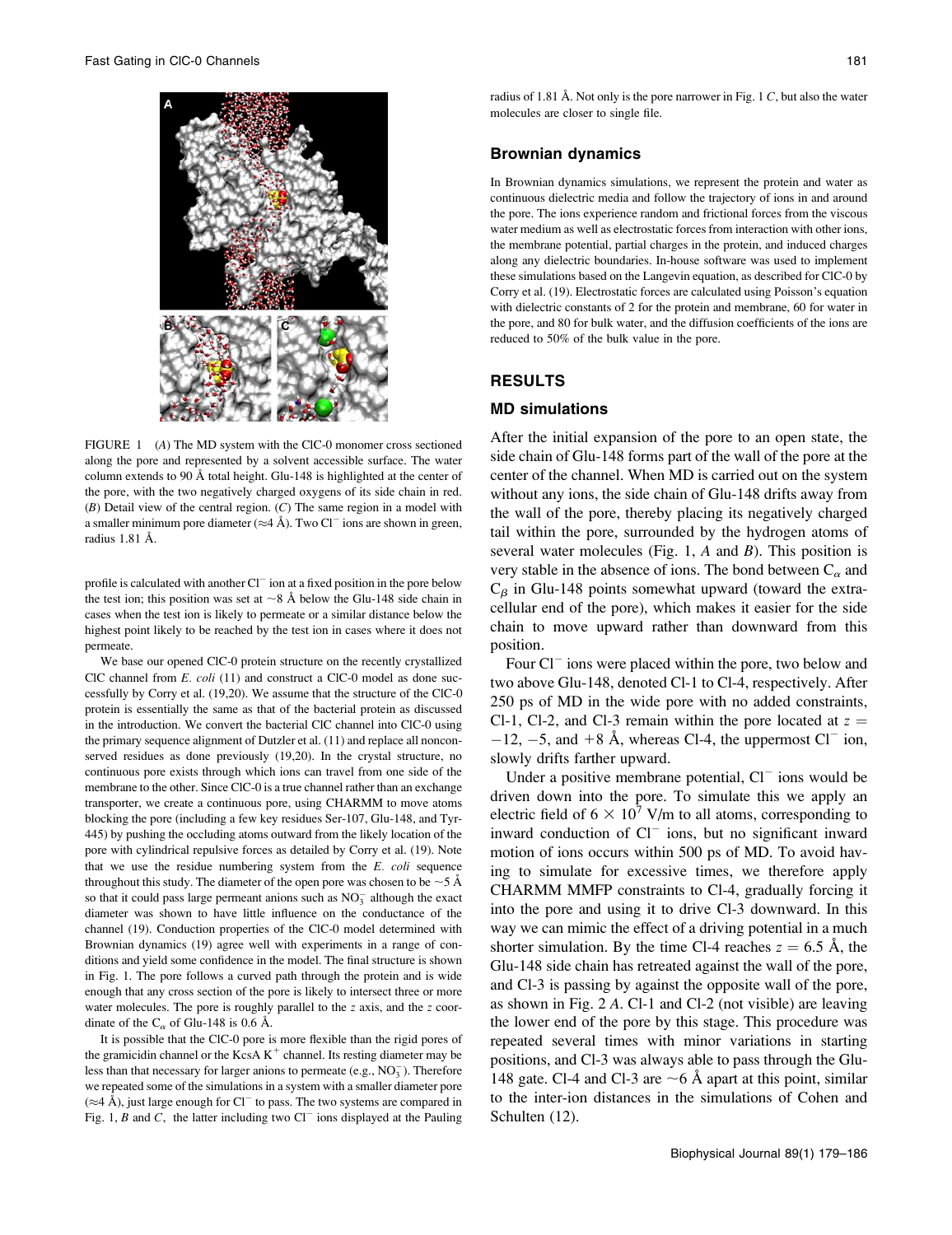

FIGURE 2 Positions of  $Cl^-$  ions and the Glu-148 side chain during conduction attempts.  $Cl^-$  ions are shown in green, Glu-148 in yellow with sidechain oxygens red; all atoms and ions are displayed at van der Waals radii. (A) Inward conduction: the lower  $Cl^-$  ion (Cl-3) travels down past the Glu-148 side chain in its open configuration, while another ion (Cl-4) remains on the extracellular side of the gate.  $(B)$  During attempted outward conduction, the Glu-148 side chain has swung upward, blocking the pore. Ions Cl-2 (lower) and Cl-3 (upper) are shown.  $(C)$  For successful outward conduction, a third  $Cl^-$  ion (Cl-3, uppermost) keeps the side chain in the open position while the middle Cl<sup>-</sup> ion (Cl-2) moves upward, influenced by Cl-1 (lowest). Cl-2 is about to replace Cl-3 (the ''knock-on'' effect).

We then calculate energy profiles seen by Cl-3 when the Glu-148 side chain is pushed against the wall as shown in Fig. 2 A. The two lower curves in Fig. 3 show the energy profiles encountered by a  $Cl^-$  ion traversing the pore when the Glu-148 side chain is in this central position, with Cl-4 omitted. We used two different values of the dielectric constant in the pore,  $\varepsilon_p$ . The solid and dashed curves are obtained, respectively, with  $\varepsilon_p = 35$  and  $\varepsilon_p = 60$ . These profiles are actually very conservative with respect to inward conduction because i), there are no  $Cl^-$  ions in the pore above Cl-3, ii), Cl-2 is placed in the pore below the side chain at  $z = -8$  Å, and iii), there is no applied membrane potential. Regardless of the assumed dielectric constant of the water in the pore, the Glu-148 side chain in this position (near  $z = 1$ ) does not present much of a barrier to the movement of  $Cl^$ ions, despite its negative charge. A positive membrane potential or the presence of other  $Cl^-$  ions farther up the pore



FIGURE 3 Energy profiles for a  $Cl^-$  ion passing the channel gate. (Lower lines) The energy of the system is calculated as the ion moves through the pore with the Glu-148 side chain in the open position at  $z \approx 1$  Å (see Fig. 2 A) and a second Cl<sup>-</sup> ion fixed at  $z = -8$  Å. (Upper lines) The side chain is in the closed configuration, stretched upward to  $z \approx 5$  Å (see Fig. 2 B), and a second Cl<sup>-</sup> ion is fixed at  $z = -6$  Å. Dielectric constants of 35 (solid lines) and 60 (dashed lines) are used in the pore.

will easily drive a  $Cl^-$  ion down through the gate. Thus, we suggest that this position of the Glu-148 side chain represents an open configuration.

The energy profiles (lower curves in Fig. 3) also show that outward conduction would be possible, provided that the position of the Glu-148 side chain does not change. During one MD simulation, after Cl-3 had passed down through the gate and reached  $z = -6$  Å, we reversed the membrane potential and brought Cl-2 gradually upward, which readily influenced Cl-3 to travel upward through the gate (the Glu-148 side chain did not move significantly in this case). However, the position of the side chain often does change in these circumstances. The usual result of trying to push a  $Cl^$ ion upward through the gate is shown in Fig. 2 B. Here the side chain of Glu-148 has rotated and extended up the pore, so that the negatively charged tail is at about  $z = 5$  Å. We have forced Cl-2 up to  $z = -5$  Å, but it cannot push Cl-3 above  $z = 0$ . Cl-3 occupies approximately the position previously held by the Glu-148 side-chain oxygens, i.e., the external binding site  $S_{ext}$  (10). With the Glu-148 side chain in the upward position, the energy profiles seen by a Cl ion passing through the pore (with  $\varepsilon_p = 35$  or  $\varepsilon_p = 60$ ) are given by the two upper curves in Fig. 3. In this configuration, the tail of Glu-148 presents a barrier of order 20 kT centered around  $z = 6$  Å, and therefore ion permeation is unlikely. In other words, the gate is firmly closed.

How can the gate be reopened for outward conduction? An event that promotes gate reopening is the approach of external  $Cl^-$  ions above the Glu-148 tail. They tend to push the tail downward, which will in turn dislodge any  $Cl^-$  ion sitting below it. Provided the side chain remains against the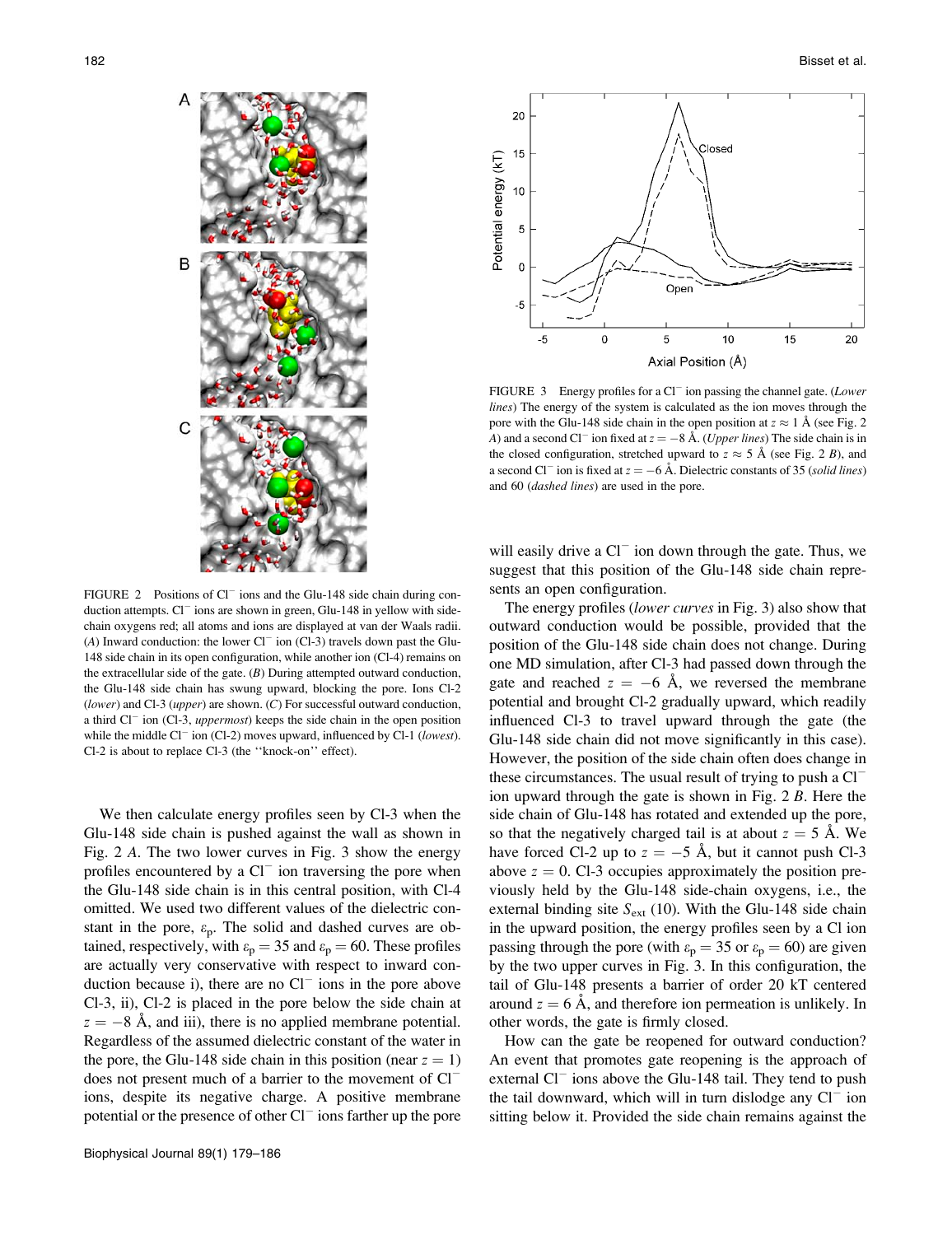20

channel wall, conduction can then occur in either direction. However, as noted above, internal  $Cl^-$  ions tend to force the side chain back to the closed configuration.

Before tackling the problem of outward conduction, we checked that the gate can be reopened by external  $Cl^-$  ions to allow the inward conduction of ions. Fig. 4 tracks the progress of this simulation. Starting with the Glu-148 tail in the closed position (see Fig. 2 B) and Cl-2 at  $z = 0$ , we used Cl-4 to push Cl-3 downward from the outer end of the pore, as sketched in the first inset of Fig. 4. The upper curve in Fig. 4 shows the position of Cl-4 over time, and the lower curve shows the distance of Cl-3 below Cl-4. Initially we moved Cl-4 downward quite rapidly, which caused corresponding movement of Cl-3 and the Glu-148 tail. Cl-2 (unrestrained) began to move down toward the intracellular mouth of the pore. These positions (sketched in the middle inset of Fig. 4) remained fairly constant for  $\sim$  300 ps. Then, while Cl-4 was held at  $z = 6$  Å, the Glu-148 tail momentarily retreated against the wall of the pore and Cl-3 rather suddenly passed through the gate, as sketched in the right-hand inset of the figure. This situation is similar to that already shown in Fig. 2 A. Hence, inward conduction of  $Cl^-$  ions is straightforward, whether the gate is initially open or not, because external  $Cl^$ ions can readily open the channel.

 $\pmb{0}$ lon position (A)  $-20$  $CI-4$  $\circ$  $\circ$  $\circ$  $CL-3$ O  $\circ$ ි  $\bullet$ ∋  $\circ$  $CI-2$ C  $\mathbf 0$ 100 200 300 400 Time (ps)

FIGURE 4 Fast gate opening to allow inward conduction. The upper curve shows the z position of Cl-4, and the lower curve shows the distance between this ion and Cl-3. Cl-4 is constrained near specified positions during the simulation, while the other ions and the Glu-148 side chain are free. Initial positions of ions and the side chain are sketched in the first inset. When Cl-4 is brought into the pore, the resulting configuration (*middle inset*) is relatively stable for  $\sim$ 300 ps. But the side chain eventually retreats against the wall of the pore for a moment and Cl-3 slips past (right-hand inset).

Finally, we show that once the gate has been opened in this way, outward conduction of  $Cl^-$  ions is also possible. For this to occur, however, an external  $Cl^-$  ion must remain close to the Glu-148 tail to keep it in the open position. But if this ion is too close, it will prevent internal  $Cl^-$  ions from passing through the gate. We postulate that there could be a "knock-on" effect, as  $Cl^-$  ions passing through the gate dwell for some time just beyond it in an outer binding position. As an ion passes the Glu-148 side chain, it pushes the preceding ion out of the channel, occupies the outer binding position, and keeps the gate open. Such behavior is consistent with permeation characteristics observed in previous Brownian dynamics simulations (19,20).

We carried out an MD simulation in which we controlled the external Cl<sup>-</sup> positions to achieve the "knock-on" effect and saw two ions (Cl-3 and Cl-2) permeate outward through the gate. This simulation started with the gate open as above, and Cl-3 (unrestrained) was at  $z = -6$  Å. Cl-2 was used to push Cl-3 gradually upward, whereas Cl-4 was placed initially at  $z = 5$  Å and gradually raised to  $z = 8$  Å. In the absence of Cl-4, the tail would usually rise and close the gate as shown earlier (Fig.  $2 B$ ), but in this case the Glu-148 tail remained clear of the pore and Cl-3 traveled upward through the gate. The simulation continued with each  $Cl<sup>-</sup>$  ion moved up one position: now Cl-2 was unrestrained, Cl-1 was repelling it from below, Cl-3 was restrained a few angstroms above the Glu-148 tail, and Cl-4 was free to leave. Again the Glu-148 tail did not swing up the pore, and Cl-2 passed through the gate (see Fig.  $2 C$ ). However, it must be noted that even though two  $Cl^-$  ions in succession passed outward through the gate, the placement of the uppermost  $Cl^-$  in Fig. 2 C is critical for successful conduction. A high concentration of external  $Cl^-$  makes it more likely that  $Cl^-$  ions will diffuse into the pore and open the gate or help to keep it open.

#### Protonation of Glu-148

According to our proposals, the Glu-148 side chain is closest to the external solution when the gate is closed. Here the negatively charged side chain is exposed to external protons, which could neutralize it, removing the electrostatic energy barrier to permeation and thus open the gate. Therefore the open probability should increase with lower external pH, as found by Chen and Chen (9) and Dutzler et al. (10). The sidechain position of protonated Glu-148 would be similar to that of the neutral residue Gln-148 in the crystallized E148Q mutant, the ClC-0 equivalent of which does not exhibit fast gating (10). To examine the effect of protonation, we started MD simulations with the closed-gate configuration shown in Fig. 2 B and patched a proton onto the Glu-148 side chain. Then we gradually raised Cl-2 (the lower ion in Fig.  $2 B$ ) and found that Cl-3 readily slipped past the side chain into the external vestibule. This result is in clear contrast to the previous conduction attempts with unprotonated side chains.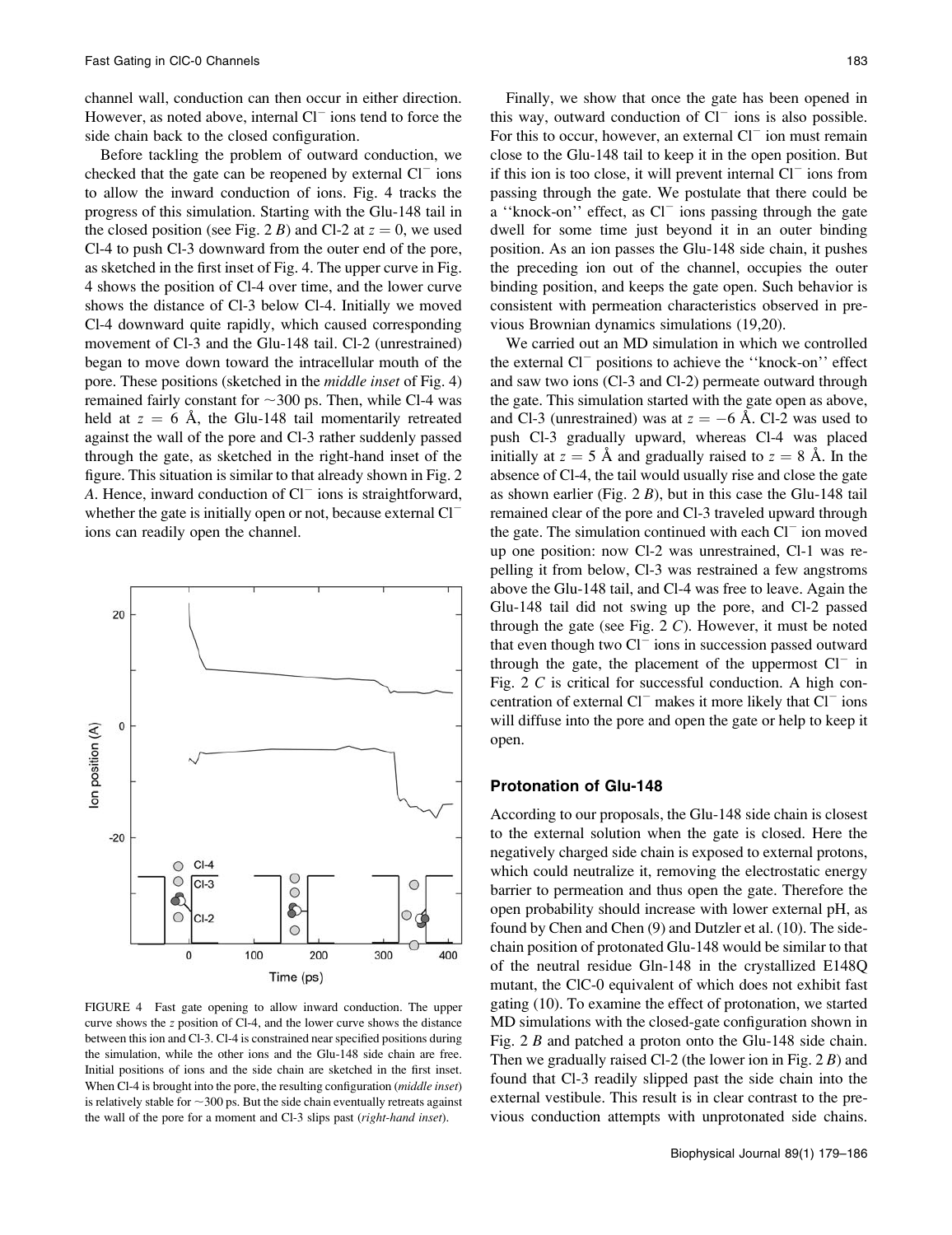Hence protonation of Glu-148 is an alternative method of reopening the fast gate. The energy profile seen by  $Cl^-$  ions in the pore with protonated Glu-148 is given in Fig. 5 where it is compared with the previous profile from Fig. 3 for the unprotonated case in the same position. The dielectric constant of the pore used to generate the profile is 35. Clearly protonation greatly reduces the energy barrier for outward conduction. The reduced barrier is roughly the same as when the unprotonated side chain is in the central position (Fig. 3). Protonation of the Glu-148 side chain would also facilitate the inwards conduction of chloride ions by reducing the energy barrier in this way although we have not focused on this case because the channel open probability is nearly independent of external pH for inwards conduction (9). Chen and Chen (9) emphasize that increasing the extracellular concentration of  $Cl^-$  ions or of  $H^+$  increases the open probability of the channel via somewhat different mechanisms, which supports our suggestion here.

#### Results with a narrower pore

To test how dependent our results are on the choice of initial open structure of the channel, the procedures detailed above were repeated for the narrow pore model shown in Fig. 1 C. However, with unchanged harmonic constraints on the protein, it was clear that even for the simplest case (inward conduction) the forces required to see ion permeation were much larger than for the wider pore. Therefore the protein constraints were relaxed by a factor of 5, to 3  $kT/\text{\AA}^2$ , allowing greater flexibility in the shape and size of the pore in response to the movement of ions and water molecules. Inward conduction was then straightforward; outward conduction was blocked as before by the Glu-148 side chain moving up the pore; and external  $Cl^-$  ions reopened the Glu-



FIGURE 5 Energy profiles for a  $CI^-$  ion when the Glu-148 side chain is extended toward the external vestibule, assuming dielectric constant of 35 for water in the pore. (Solid line) Protonated side chain, with a second Cl<sup>-</sup> ion at  $z = -3$  Å. (*Dashed line*) unprotonated side chain, with a second ion at  $z = -6$  Å (reproduced from Fig. 3).

Biophysical Journal 89(1) 179–186

148 gate for inward conduction. The nearly single-file nature of the water column sometimes required water molecules to be pushed along the narrow pore, which rarely occurred in the wider pore. Outward conduction (facilitated by external  $Cl<sup>-</sup>$  ions) was more difficult under these conditions than in the original (wider) pore, but we found that removal of constraints on a few residues around the pore close to Glu-148  $(i.e., Gly-146, Cys-354, and Gly-355) allowed Cl<sup>-</sup> ions to$ permeate outward as previously. Outward conduction with protonated Glu-148 was also difficult with the  $3 \text{ kT/A}^2$  constraints, but conduction was readily achieved after a further reduction in the level of constraint to  $0.6$  kT/ $\AA$ <sup>2</sup>.

These results show that the proposed gating mechanism is not an artifact of the particular pore size, nor of simulation details such as the constraints applied to the protein atoms. Indeed, the results suggest that a lower level of constraint on the protein would be favorable for the proposed gating mechanism. However, we have not attempted to optimize the level of constraint applied to the protein for a couple of reasons. First, some level of constraint is required because we only simulate one monomer, instead of a dimer in a lipid bilayer that would be intrinsically more stable. Second, to speed up conduction and gating events we apply additional forces to some of the ions, which creates larger than realistic forces on the surrounding protein atoms and is likely to cause significant local distortion of the protein in the absence of constraints.

## Brownian dynamics simulations

In a series of experiments, Pusch et al. (6) showed that the open probability of the channel increased with extracellular  $Cl<sup>-</sup>$  concentration and increasing membrane potential. This is exactly what we would expect if the open probability is related to the time taken for external ions to enter the channel and approach the Glu-148 gate. We estimate this time by conducting Brownian dynamics simulations of the channel in its closed conformation, that is with the Glu-148 side chain upward and blocking the pore.

In MD runs, the glutamate side chain begins moving toward its open configuration if the  $Cl^-$  ion comes within  $\sim$  7 Å of it. Therefore, in the Brownian dynamics simulations we timed how long it takes for an external  $Cl^-$  ion to enter the pore and find its way to within  $7 \text{ Å}$  of the glutamate residue at a range of applied potentials and concentrations. The results of these simulations are shown in Fig. 6. It can be seen that the time it takes for an ion to approach the Glu-148 side chain decreases as the external  $Cl^-$  concentration is increased. The approach time also decreases when a favorable membrane potential is applied.

The results shown in Fig. 6 are not surprising, but they do help to demonstrate the means by which concentration and potential influence the open probability of the channel, consistent with the results from Pusch et al. (6). If the approach of an external  $Cl^-$  ion to Glu-148 is required to open the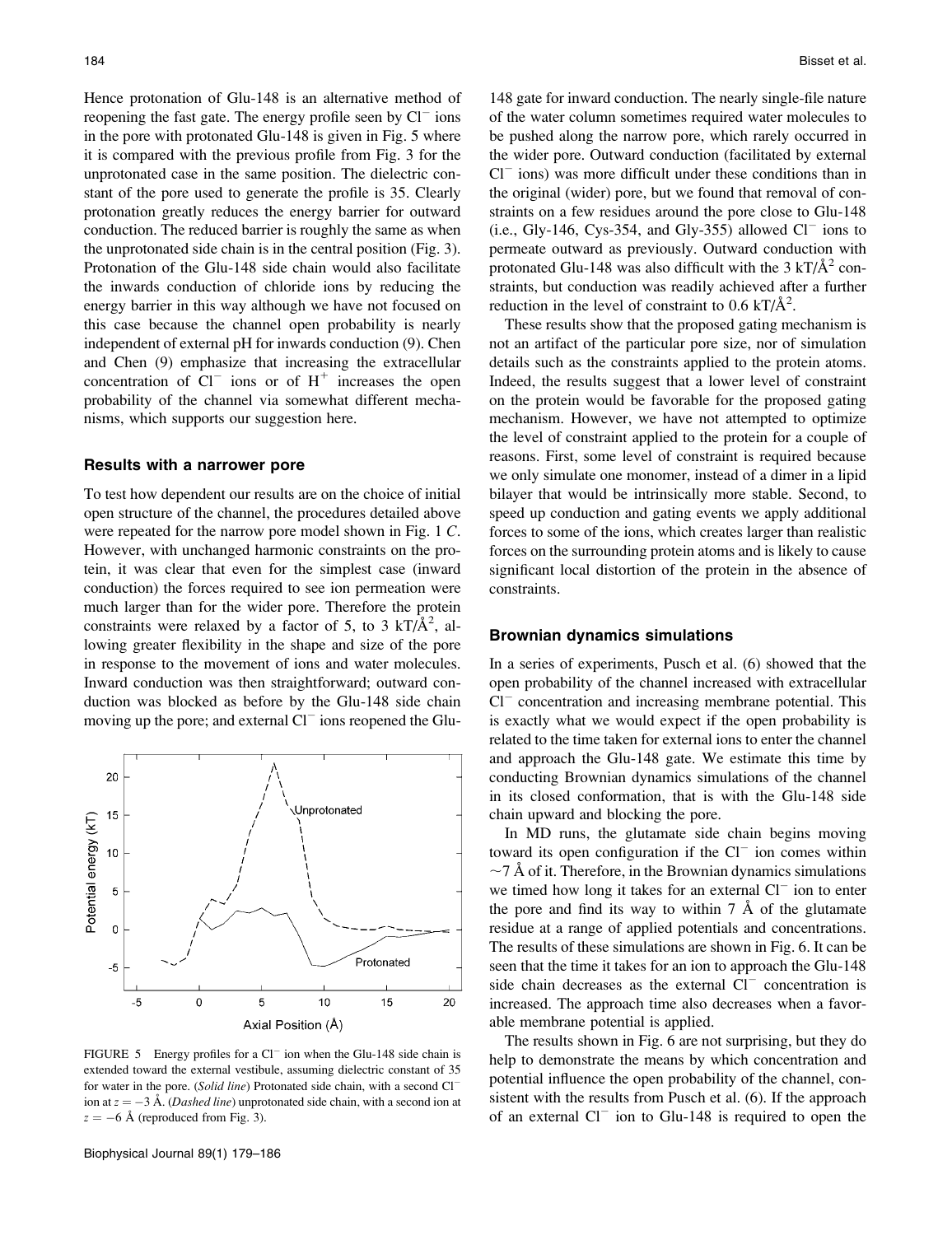

FIGURE 6 Mean approach times from Brownian dynamics simulations. The mean time for a  $Cl^-$  ion to enter the outer vestibule and approach within 7 Å from the Glu-148 side chain (closed configuration) is plotted against membrane potential. External Cl<sup>-</sup> concentration is 150 mM ( $\bullet$ ) or 50 mM ( $\circ$ ). Each data point represents the average of 32–48 separate runs. Error bars have a length of  $1 \pm SE$  and are not shown when they are smaller than the data points.

channel, then the open probability will increase if external ions approach more quickly. However, the open probability is also likely to be dependent on the average time taken for the Glu-148 side chain to move to the open position once the external ion has approached. An ion residing in the region just above Glu-148 may not of itself be enough to open the channel; for example opening may only occur when the thermal motions of the  $Cl^-$  and glutamate side chain are favorable, and in any case it will require a finite time. Thus we can expect that the probability of the channel opening with an ion near the gate is  $< 1.0$ , which could be expressed in terms of an average time the ion has to be present before the gate opens (the dwell time). In other words, we can expect that the probability of the gate opening will depend on both an approach time and a dwell time for the external  $Cl^$ ions, with the dwell time becoming relatively more important as the approach time decreases. This makes it difficult to relate the approach time plotted in Fig. 6 directly to the open probability. The chance of the channel being open at any time also depends on the rate at which the gate closes again, which has not been considered here.

#### Other consequences of the proposed mechanism

Accardi and Pusch (21) studied the binding affinity of the pchlorophenoxy-acetic acid (CPA) intracellular blocker of ClC-0 in relation to fast gating and point mutations and concluded that more than the simple movement of a side chain must be involved in fast gating. There is nothing in our proposal that rules out further movement of protein beyond the initial movement of the Glu-148 side chain. However, intracellular CPA penetrates the pore quite deeply (15), probably reaching Glu-148, which means that the position of the side chain could have a direct effect on CPA binding. Accardi and Pusch (21) found that CPA binds with much greater affinity when the channel is closed, corresponding (in our proposal) to the position of least obstruction by the side chain. They also found that point mutations near the intracellular mouth of the channel influence CPA binding much more when the channel is open, whereas the mutation T471S (ClC-0 numbering), deeper within the pore, has greatest effect when the channel is closed and is allowing the CPA blocker to penetrate farther.

Hence, reversing the open and closed positions of the Glu-148 side chain from the original Dutzler et al. (10) proposal as we are suggesting is consistent with these experimentally determined phenomena.

#### CONCLUSIONS

We have presented a possible fast gating mechanism in the  $ClC-0 Cl<sup>-</sup>$  channel. In agreement with the hypothesis of Dutzler et al. (10), we show that the side chain of the Glu-148 residue acts as the channel gate, but we suggest a somewhat different mechanism of operation. We find that when the Glu-148 side chain extends toward the external vestibule of the pore, it electrostatically prevents  $Cl^-$  conduction, whereas, in the central position, the side chain tucks against the side of the pore and allows  $Cl^-$  ions to pass. Furthermore, we show that  $Cl^-$  ions on the external side of the Glu-148 residue can open the channel (when it is closed) by pushing the side chain inwards, and  $Cl^-$  conduction can take place in both directions provided that an extracellular  $Cl^-$  ion is present to hold the channel open. Additionally, low pH in the external vestibule can lead to protonation of the extended Glu-148 side chain, which removes the electrostatic barrier and also opens the channel for outward conduction. Protonation is a supplementary mechanism, however, and we differ from the Bostik and Berkowitz (13) hypothesis in saying that it is only significant under acid conditions. We have used Brownian dynamics to show how increases in the membrane potential and/or external  $Cl^-$  concentration increase the probability of the channel being open.

Although our results suggest a plausible gating mechanism, they are not conclusive. We modeled our open ClC-0 structure on the crystal structure of the ClC protein from E. coli, and our results may be inaccurate if the native ClC-0 structure is significantly different from the model used here. Also, to be able to observe the process of channel opening and  $Cl^-$  conduction within a reasonable time frame for MD simulations, we simplified the MD system and applied constraints to one or two  $Cl^-$  ions. We used those ions to influence the motion of ions closer to the hypothesized channel gate, but it is possible that we have chosen unrealistic positions for the restrained ions. Despite these reservations, our proposed fast gating mechanism clarifies many experimental results that have been difficult to explain by other means.